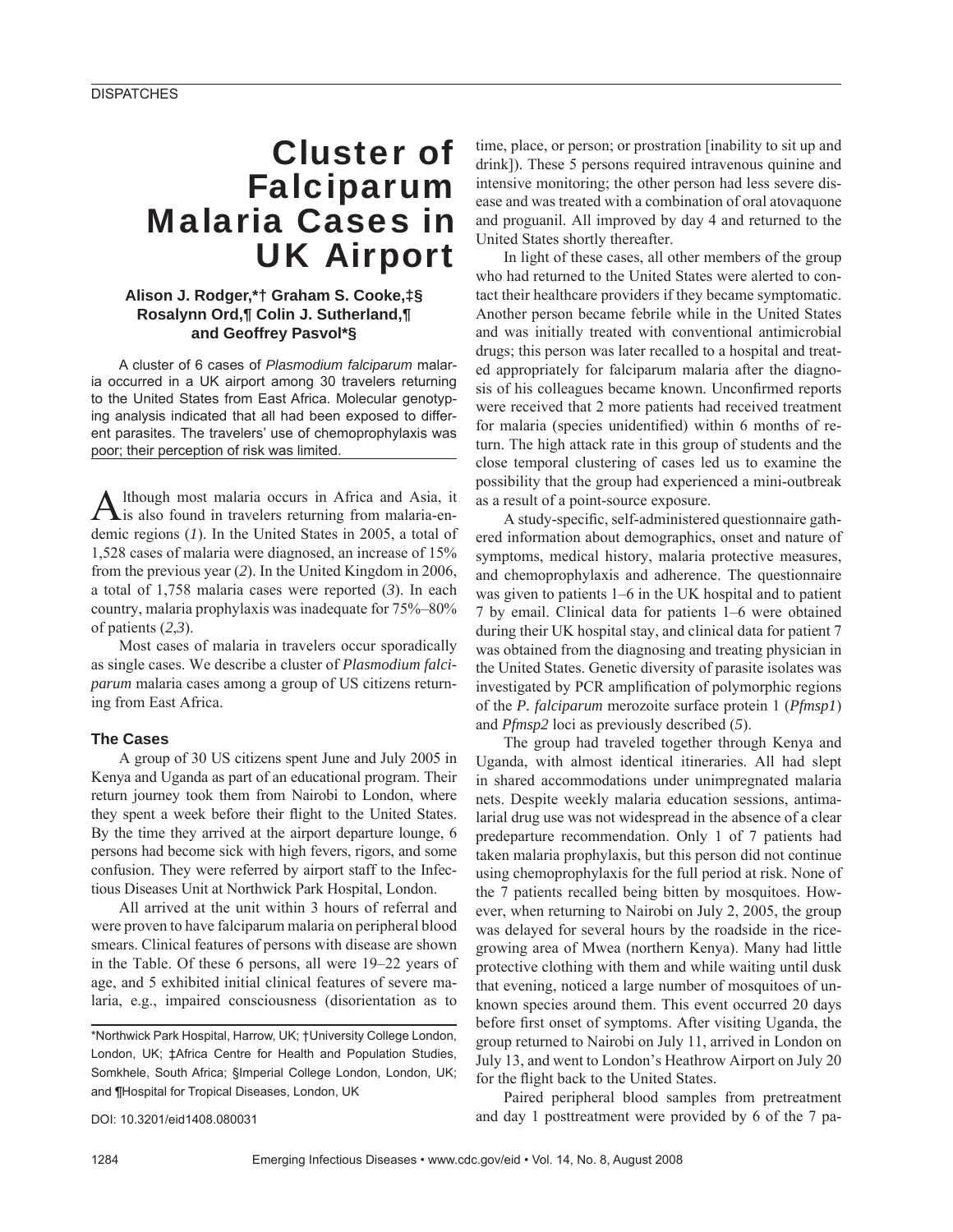| rapic. Olimoaradia for o OO travelero with raloiparam malana retarming from East Almoa, 2000 |                |          |           |                |      |                        |            |                  |      |             |
|----------------------------------------------------------------------------------------------|----------------|----------|-----------|----------------|------|------------------------|------------|------------------|------|-------------|
| Patient                                                                                      | Malaria        |          |           |                |      |                        |            |                  |      | <b>Base</b> |
| no.                                                                                          | severity $(4)$ | Temp, °C | BP, mm Hq | Parasitemia, % | HGB+ | Platelets <sup>+</sup> | Creatinine | <b>Bilirubin</b> | ALT# | excess**    |
|                                                                                              | Severe         | 38.2     | 97/52     | 3.5            | 9.3  | 33                     | 89         | 71               | 103  | $-2.4$      |
| 2                                                                                            | Severe         | 40.1     | 132/73    | 3.5            | 16.0 | 38                     | 108        | 40               | 101  | 3.1         |
| 3                                                                                            | Mild           | 38.0     | 110/75    | 1.0            | 13.3 | 48                     | 70         | 20               | 34   | <b>ND</b>   |
| 4                                                                                            | Severe         | 36.4     | 99/63     | 3.5            | 16.5 | 193                    | 111        | 22               | 34   | $-2.3$      |
| 5                                                                                            | Severe         | 39.4     | 105/72    | 1.5            | 16.8 | 121                    | 103        | 20               | 38   | $-0.8$      |
| 6                                                                                            | Severe         | 37.8     | 79/53     | 1.0            | 13.1 | 54                     | 102        | ö                | 41   | $-4.8$      |

Table. Clinical data for 6 US travelers with falciparum malaria returning from East Africa, 2005\*

\*Date of symptom onset for each patient was 2005 Jul 20. Temp, body temperature; BP, blood pressure; HGB, hemoglobin; ALT, alanine aminotransferase; ND, not done.

†Reference range 11–15 g/dL.

 $\ddagger$ Reference range 120-308 × 10<sup>9</sup>/L.

§Reference range <100 µm/L. To convert to mg/dL, divide by 88.4.

 $\P$ Reference range <19  $\mu$ m/L. To convert to mg/dL, divide by 17.1.

#Reference range 19–50 U/L.

\*\*In mmol/L. To convert to mEq/L, divide by 1.0.

tients; for the other patient, only a pretreatment sample was available for DNA analysis. No 2 patients had identical alleles at both *Pfmsp1* and *Pfmsp2* loci (Figure). At least 12 different parasite genotypes were detected*.* Pretreatment and posttreatment samples were similar except for those of patient 2, for whom postquinine allelic patterns differed for *Pfmsp1* and *Pfmsp2* on day 1 and day 0.

#### **Conclusions**

Malaria-endemic areas, such as East Africa, are increasingly popular destinations for US travelers. Therefore, suboptimal adherence to malaria chemoprophylaxis and effective preventative measures against mosquito bites (such as use of bed nets) is cause for concern (*3*). Antimalarial drug use was poor among the case-patients, for whom emphasis was placed on personal protective measures rather than chemoprophylaxis. The high attack rate for this group is consistent with rates reported by other studies demonstrating the injudicious risk of traveling to a



Figure. Molecular typing of malarial parasites from 6 US travelers with falciparum malaria returning from East Africa in 2005. *Plasmodium falciparum* merozoite surface protein 1 (Pfmsp1) (upper gel) and Pfmsp2 (lower gel) allelic variation among isolates was determined by nested PCR and agarose gel electrophoresis. DNA markers (MW) are in lanes 1 and 13 in each gel. Two family-specific primer sets were used for each of the 2 genes. No parasites of the Ro33 allelic family of msp1 were found (data not shown). Pretreatment (day 0) isolates are shown for all patients. Posttreatment (day 1) parasite isolates are also shown for patients 2–6.

malaria-endemic area without taking effective antimalarial drugs (*6,7*).

The course of disease for patients 1–6 displayed remarkable synchrony; onset of symptoms occurred within 24 hours of each other and illness proceeded rapidly. These 6 patients received prompt diagnosis and treatment at a specialist unit and recovered fully. Had it had not been for alert airport staff, these 6 patients (5 with severe malaria) would have been on a 9-hour flight to the United States; consequences for the patients could have been fatal. These cases highlight the benefits of vigilant staff at airports, even for passengers boarding from non–disease-endemic areas. Prompt contact tracing enabled a missed diagnosis of malaria to be rectified at a US facility and highlights the advantage of actively seeking all those who might have shared the same exposure.

The clustering of the onset of symptoms for patients 1–6 suggested a common timing of infection, although other unproven factors, such as the effect of atmospheric pressure changes during air travel, may have led to the synchronous onset of the cases. Molecular evidence suggests that despite synchrony of symptoms, the genetically heterogeneous parasite variants were unlikely to have come from 1 infectious mosquito. We estimate that at least 12 distinct haploid parasite genotypes were circulating among the 6 patients. Our data also demonstrate, for patient 2, that circulating parasite genotypes can change profoundly immediately after treatment, as previously observed for quinine-treated persons (*8*). Caution is therefore required when interpreting genotyping data for treated persons (*9*).

The only reported intense exposure to mosquitoes was during the travel delay in Mwea. The main rice-growing season starts in June, which is also the time of *Anopheles* spp. peak abundance (*10*). However, the mosquitoes seen at Mwea were not positively identified as *Anopheles*, and although the students did not recall being bitten by mosquitoes on other occasions, we cannot rule out infection later in the journey, which would be more probable given the date of onset of symptoms in nonimmune persons.